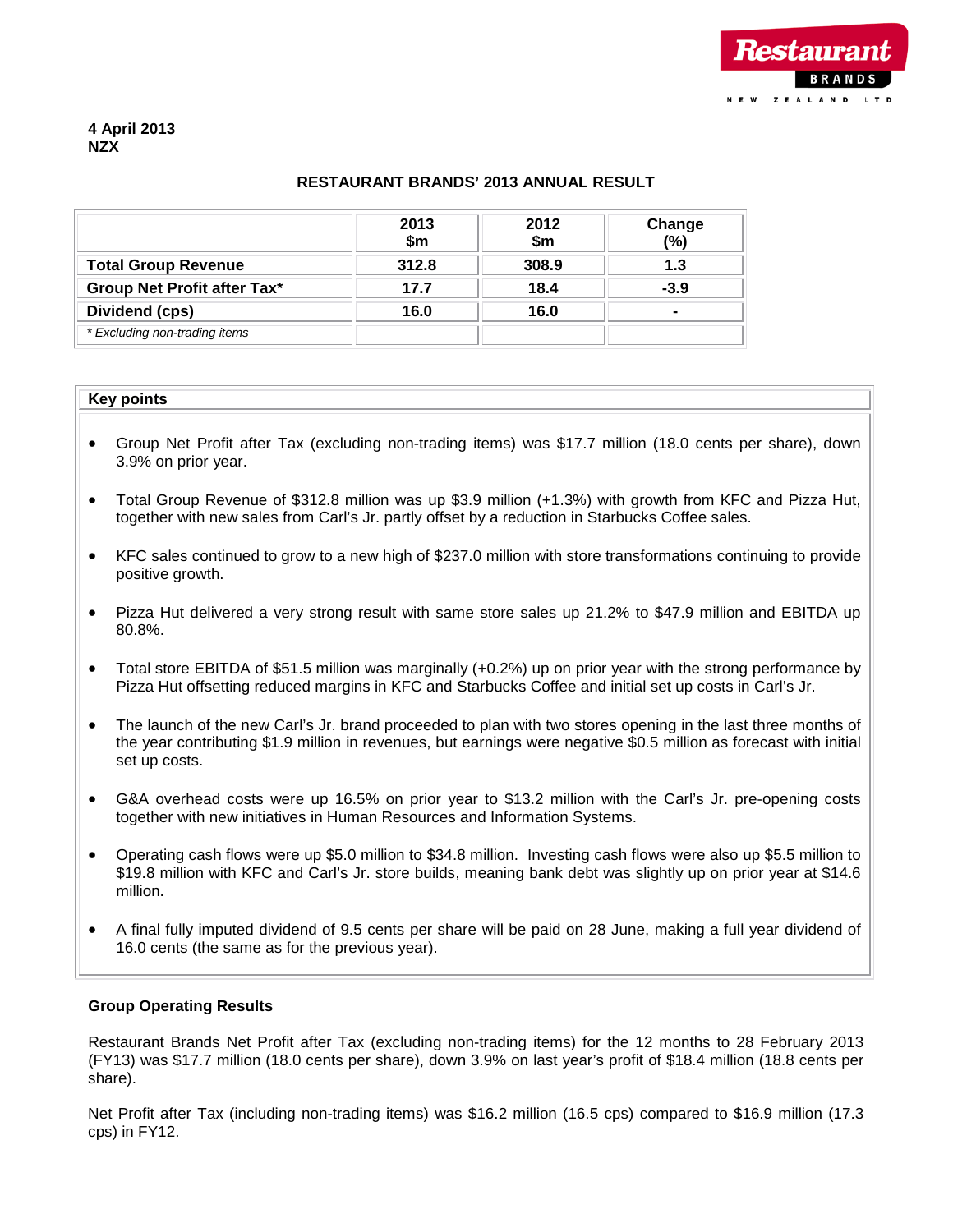Total store sales of \$311.9 million were up \$3.7 million (+1.2%) on the previous year's sales. Same store sales for the group were up 1.9% (down 2.5% in FY12). KFC saw total store sales growth of +0.3% and Pizza Hut +5.3% but Starbucks Coffee declined 5.1%.

Store EBITDA (before G&A costs) was up marginally on prior year by \$0.1 million to \$51.5 million, driven by a strong turnaround in Pizza Hut's results. Pizza Hut was the stand out performer for the year increasing EBITDA by \$1.7 million (80.8%) with both KFC and Starbucks Coffee seeing EBITDA down by \$0.3 million (-0.6%) and \$0.8 million (-21.8%) respectively. The new Carl's Jr. brand incurred \$0.5 million in trading losses arising primarily from initial set up costs in establishing the brand.

Year end store numbers at 177 were 17 down on February 2012 with continuing sales of regional Pizza Hut stores to independent franchisees and the closure of a number of Starbucks Coffee stores at lease end.

## **KFC**

|                             | 2013<br>\$m | 2012<br>\$m | Change<br>\$m            | Change<br>(%) |
|-----------------------------|-------------|-------------|--------------------------|---------------|
| <b>Sales</b>                | 237.0       | 236.3       | $+0.7$                   | $+0.3$        |
| <b>EBITDA</b>               | 45.3        | 45.6        | $-0.3$                   | $-0.6$        |
| <b>EBITDA as % of Sales</b> | 19.1        | 19.3        | $\overline{\phantom{0}}$ | -             |

KFC sales continued to climb to a new high, albeit at a reduced pace. Given the continuing competitive market place with increased competitor discounting activity, KFC did well to produce total sales of \$237.0 million, up 0.3% on prior year. Same store sales however declined 1.0% (-1.8% in FY12). The brand's sales performance improved as the year progressed, returning to positive same store sales growth in the last quarter.

Brand EBITDA of \$45.3 million was marginally (\$0.3 million) down on prior year. Input costs remained relatively steady, but KFC experienced some pressure on labour costs. As a % of sales, brand EBITDA improved over the year from 18.7% in the first half to 19.5% in the second.

KFC product and promotional activity over the year included the very successful *\$5 Lunch Box*, the *KFC Chicken Pie* and a new taste variant, *Sweet Sesame Chicken*. KFC also brought back the *Double Down* for a limited time.

KFC continued its transformation process. Six stores were refurbished over the year bringing the number of transformed and new stores to 68, 76% of the total network. Total store numbers increased by one to 89. An independent franchisee's store at Cambridge was acquired towards the end of the year and a new store was opened at Silverdale, north of Auckland. In addition a new store was opened at Lower Hutt, replacing two other older stores in the Hutt Valley.

## **Pizza Hut**

|                             | 2013<br>\$m | 2012<br>\$m | Change<br>\$m  | Change<br>(%)  |
|-----------------------------|-------------|-------------|----------------|----------------|
| <b>Sales</b>                | 47.9        | 45.5        | $+2.4$         | $+5.3$         |
| <b>EBITDA</b>               | 3.8         | 2.1         | $+1.7$         | $+80.8$        |
| <b>EBITDA as % of Sales</b> | 7.9         | 4.6         | $\blacksquare$ | $\blacksquare$ |

Pizza Hut had a very strong year delivering both sales and margin growth in the intensely competitive pizza market. Commencing with the \$4.90 pizza campaign, the brand has built renewed momentum, selling quality pizzas at an everyday competitive price and maintaining high levels of customer service.

Despite finishing the year with 14 stores less than last year, Pizza Hut increased total sales out of the remaining stores by \$2.4 million (+5.3%) and grew same store sales by +21.2% (-9.7% in the prior year).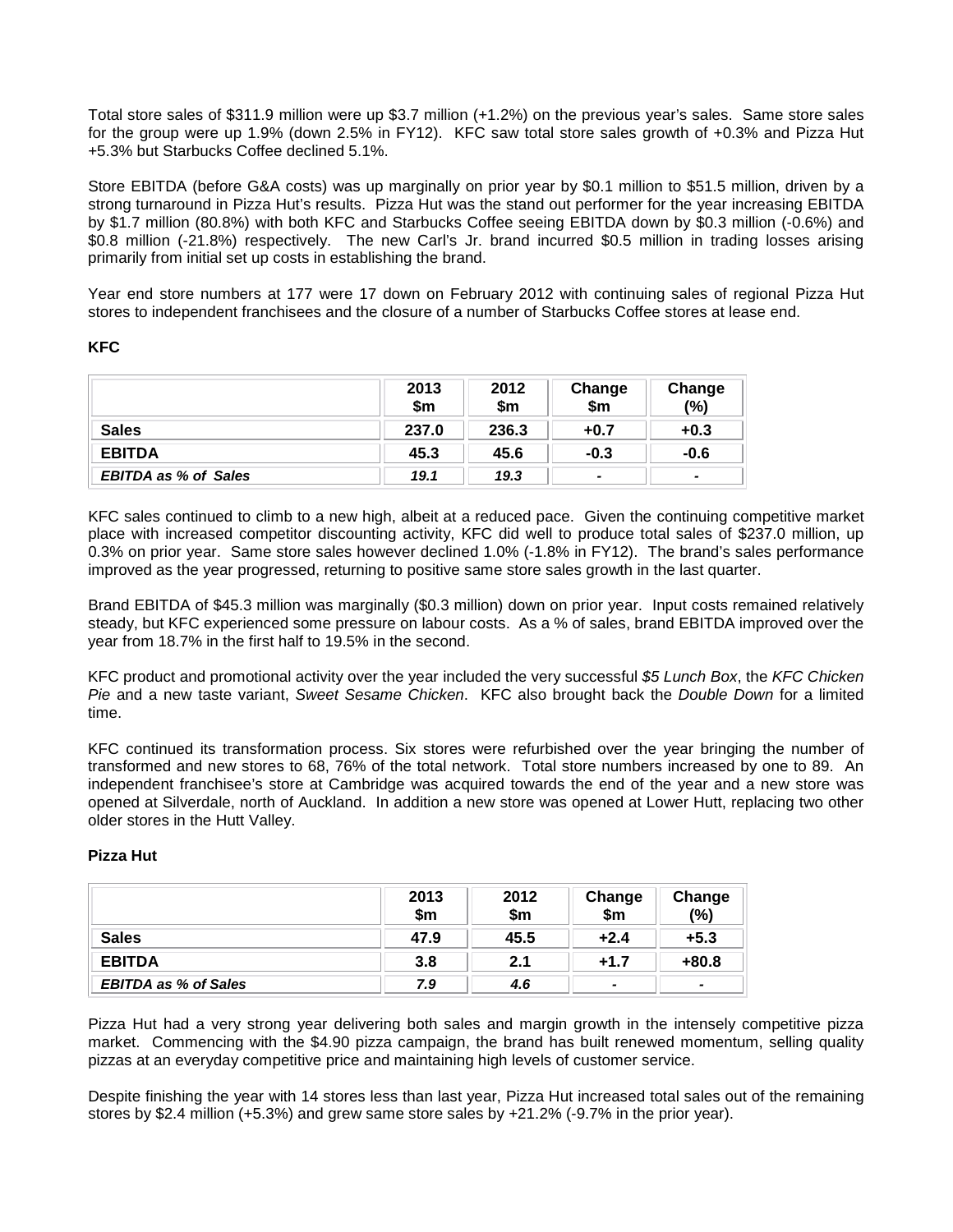The benefits of higher sales volumes and increased efficiencies, together with disposals of some of the lower margin stores saw the brand produce a strong profit turnaround with EBITDA up \$1.7 million (+80.8%) on prior year to \$3.8 million or 7.9% of sales.

The strategy of selling regional and lower volume stores to independent franchisees continued with a total of 13 stores sold to largely single store operators, who are able to enhance the economics of these stores at lower sales volumes. This brings the total number of independents to 26 out of the total Pizza Hut network of 83 stores. These store sales, together with one closure brought Pizza Hut stores owned by Restaurant Brands to 57 at year end. There has to date been no turnover of the new franchisees.

## **Starbucks Coffee**

|                             | 2013<br>\$m | 2012<br>\$m | Change<br>\$m         | Change<br>(%) |
|-----------------------------|-------------|-------------|-----------------------|---------------|
| <b>Sales</b>                | 25.1        | 26.5        | $-1.3$                | $-5.1$        |
| <b>EBITDA</b>               | 2.9         | 3.7         | $-0.8$                | $-21.8$       |
| <b>EBITDA as % of Sales</b> | 11.7        | 14.2        | $\tilde{\phantom{a}}$ |               |

Total Starbucks Coffee sales were \$25.1 million, down \$1.3 million or -5.1%, impacted by the closure of six stores over the year and a significant price reduction in the middle of the year. Same store sales however were only down 1.7% (up 5.4% in FY12). Same store sales growth improved as the year progressed, finishing the last quarter of the year up 1.7%.

The price discounting strategy and some sales deleverage, saw Starbucks Coffee EBITDA drop \$0.8 million or 21.8% to \$2.9 million for the year, but both sales and margins improved as the year progressed.

There are now 29 Starbucks Coffee stores operating – six less than a year ago. Three stores closed during the year and a further three remain closed following the Christchurch earthquakes of 2011 and are not likely to reopen.

|                             | 2013<br>\$m | 2012<br>\$m           | Change<br>\$m            | Change<br>(%)  |
|-----------------------------|-------------|-----------------------|--------------------------|----------------|
| <b>Sales</b>                | 1.9         | $\blacksquare$        | $+1.9$                   | $\blacksquare$ |
| <b>EBITDA</b>               | $-0.5$      | $\blacksquare$        | $-0.5$                   | $\blacksquare$ |
| <b>EBITDA as % of Sales</b> | $-26.4$     | $\tilde{\phantom{a}}$ | $\overline{\phantom{0}}$ |                |

# **Carl's Jr.**

The first Carl's Jr. store opened in Mangere on 29 November 2012 generating \$0.1 million sales in the first week of opening. The second opened in Palmerston North on 12 December 2012 at similar sales levels. Whilst these opening sales levels have since leveled off they remain ahead of forecast and have produced \$1.9 million sales between them in the current year. A third store opened in Queen Street Auckland very shortly after the end of the financial year and has also traded very strongly.

Set up, recruitment, training and other establishment costs have meant that the brand has produced an initial trading EBITDA loss of \$0.5 million. However, all stores are on target to produce breakeven results after three to four months' trading and produce positive contributions for the full year.

## **Corporate and Other Costs**

G&A (above store overheads) at \$13.2 million was \$1.9 million (16.5%) higher than prior year. The increased costs arose in three main areas. Firstly the company has made a commitment to enhance its people capabilities. This has necessitated additional expenditure in its HR function such as the creation of a centralised recruitment facility (\$0.5 million) in order to improve the quality of new staff and reduce store management time in recruitment activity. The second major initiative has been in upgrading capacity and performance of its information systems (\$0.5 million) in order to ensure dependable and well-supported store systems were in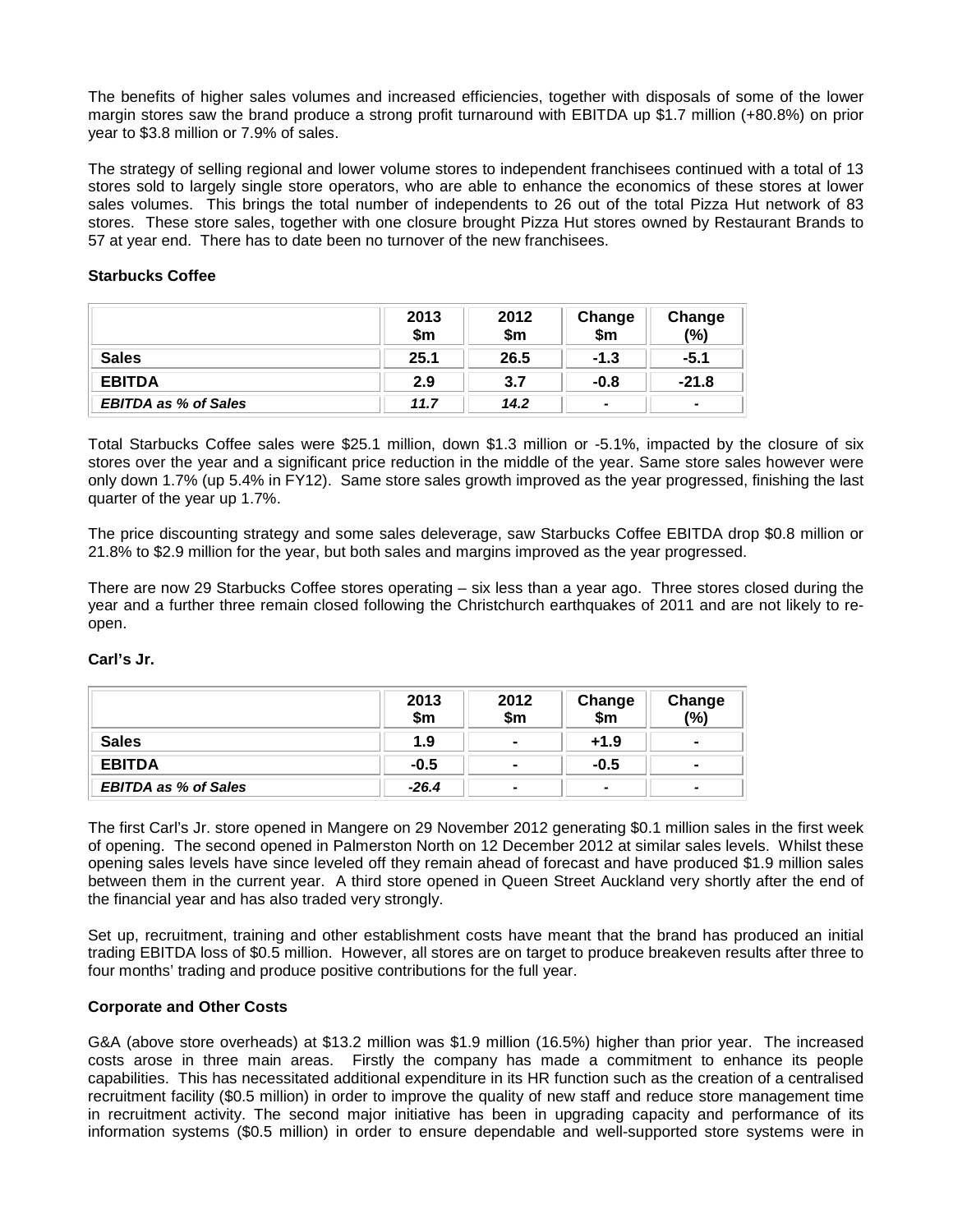place. Finally there have been above store establishment costs (recruitment, legal, training) required in the establishment of the Carl's Jr. brand (\$0.4 million). All these areas of incremental expenditure are expected to either reduce (a portion being non-recurring) or produce significant benefits elsewhere in the organisation.

Whilst G&A costs this year were 4.2% of sales (3.7% in FY12), slightly above the 4.0% target, this will reduce in the coming year.

Group non-trading charges were \$2.4 million (\$2.3 million in FY12). These included a write off of goodwill following Pizza Hut store disposals of \$3.2 million (\$1.5 million in FY12), offset by a \$1.5 million (\$0.2 million FY12) gain on disposal above asset value. There were also store closure costs (mainly fixed asset write offs) of \$1.5 million (\$0.6 million in FY12) and KFC transformation write offs of \$0.5 million. Insurance receipts for earthquake assets totaled \$1.3 million.

Depreciation charges at \$13.6 million were flat to the prior year reflecting increased capital expenditure in KFC with depreciation up \$0.4 million, fully offset by lower charges in Starbucks Coffee with store closures (depreciation down \$0.1 million) and Pizza Hut with store disposals (depreciation down \$0.5 million).

Interest and funding costs at \$0.8 million were down \$0.5 million on prior year with the company carrying lower debt levels over the first half of the year. Bank interest rates (inclusive of margins and fees) for the year averaged 5.0% compared with 4.6% in FY12.

#### **Cash Flow and Balance Sheet**

Operating cash flows continued to be strong, up \$5.0 million for the year from \$29.8 million to \$34.8 million. Although assisted by some working capital movements, this continues to reflect the underlying strength in cash generation from the company's brands.

Investing cash outflows increased by \$5.5 million to \$19.8 million reflecting the increased capital expenditure in the KFC and more latterly Carl's Jr. stores. The underlying capex spend was \$22.4 million, up \$7.3 million on prior year, but this was offset by \$4.3 million in investing cash flow receipts, mainly from the sale of Pizza Hut stores.

Financing cash outflows were reduced to \$14.8 million from \$15.6 million in the prior year. The bulk of the change arose from a slight reduction in dividend payments made in the current year. Bank debt was up slightly to \$14.6 million from \$13.6 million, but continues to remain well within facility limits of \$35 million.

Total assets at \$111.8 million were up \$6.9 million on last year, with a \$7.7 million increase in fixed asset values arising from continued re-investment in KFC stores, together with the new builds in Carl's Jr. partly offset by asset disposals on Pizza Hut stores. Intangibles reduced \$2.1 million through amortisation and Pizza Hut goodwill write offs following store sales to franchisees.

Total liabilities were also up by \$6.3 million to \$51.4 million with creditors up \$4.0 million, mainly in trade and other creditors.

Year end shareholders' funds of \$60.3 million were marginally (\$0.6 million) up on prior year because of increases in retained earnings.

The balance sheet remains very conservative with a gearing ratio of 19% (2012: 19%).

#### **Dividend**

Directors have declared a final fully imputed dividend of 9.5 cents per share. The continuing strong cash flows and low levels of debt mean that dividend levels have been maintained at last year's level with the resultant fullyear dividend of 16.0 cents per share.

The 9.5 cents final dividend will be paid on 28 June 2013 to all shareholders on the register as at 14 June 2013. A supplementary dividend of 1.6765 cents per share will also be paid to overseas shareholders on that date.

The dividend re-investment plan remains suspended for this dividend.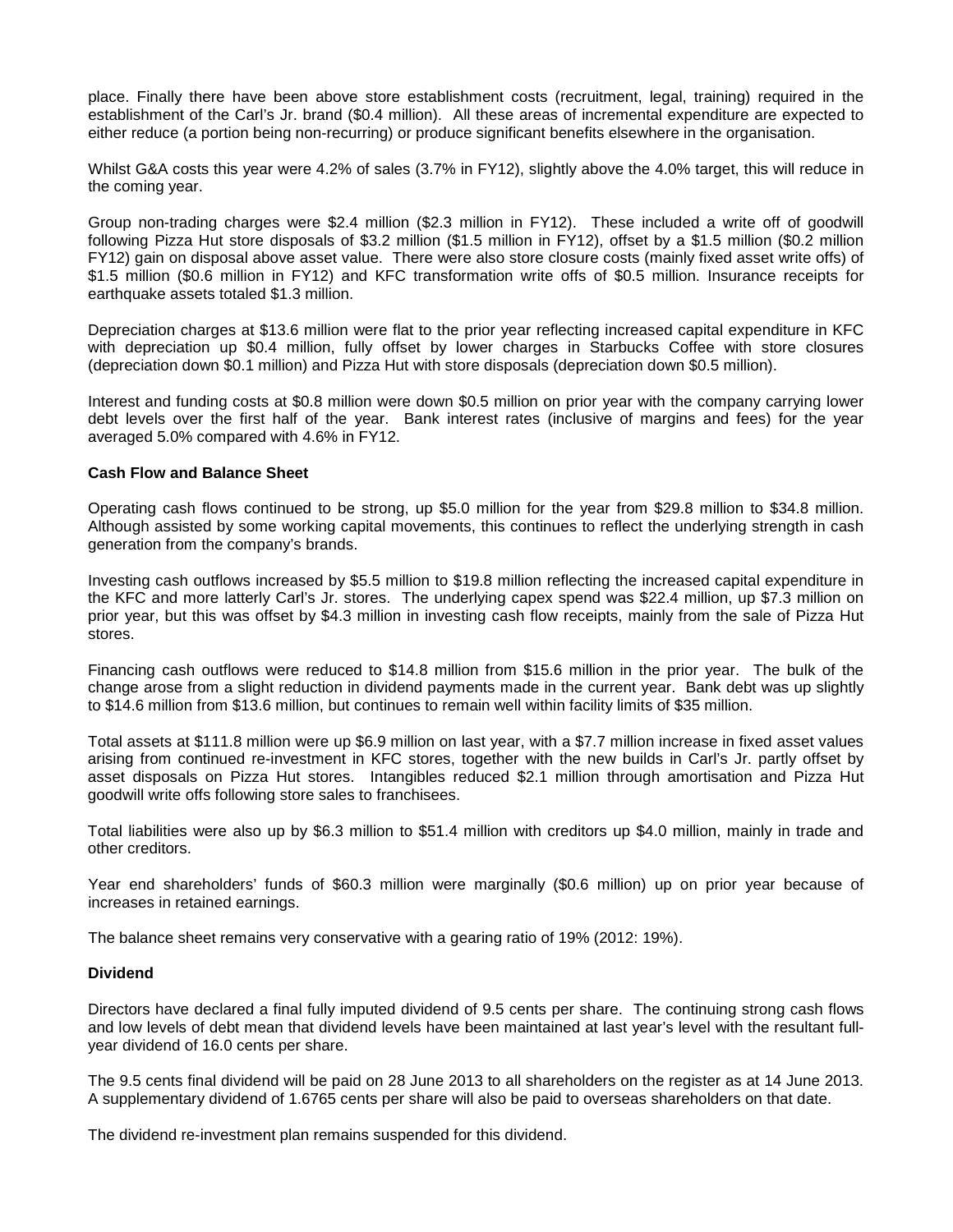# **Outlook**

Directors remain confident in the underlying strengths of the company's brands and with maintaining tight controls and efficiencies, together with some overall improvement in the economy, are anticipating profit growth for the new financial year.

Whilst KFC saw some softening of sales in the 2012/13 year, this has turned around as the year progressed. Now in its final phases, the KFC transformation process will continue and is expected to continue to deliver improved results for those transformed stores. In the absence of any significant input cost escalation, KFC is expected to deliver margins slightly better than the current year.

Pizza Hut is expected to continue to produce positive same store sales growth, albeit at a significantly reduced rate to the current year as it rolls over the substantial gains enjoyed this year. Continuing tight controls, together with volume leverage are expected to produce earnings at similar levels to this year despite lower store numbers. A further six to eight stores are expected to be sold to independent franchisees (primarily in the regional locations).

The Starbucks Coffee business will return to positive same store sales growth trend with similar levels of profitability. There will be some further network rationalisation as a number of poorer performing stores are closed at lease end.

The new Carl's Jr. brand is expected to contribute significant sales volumes and produce a positive margin in its first full year of operation. The brand will take some time to achieve its full margin potential with the start up costs and initial operating challenges that are experienced in a rapid brand roll out. The brand is expected to have nine to ten stores operating by the end of the financial year from the two established as at February 2013.

G&A costs will be at similar levels to the 2012/13 year as the company continues to focus on its human resources and information systems initiatives and a full year of Carl's Jr. G&A is incurred. However G&A costs are targeted to return to well under 4% of sales.

Given this, directors expect to deliver an improved NPAT result in the new financial year; further guidance will be provided at the Annual Shareholders' Meeting.

## **Annual Shareholders' Meeting**

The Annual Shareholders' Meeting for the company will be held in Wellington on 28 June 2013.

For further information please contact:

Russel Creedy **Grant Ellis** Creedy **Grant Ellis** Creedy **Grant Ellis** Phone: 525 8722

CEO CEO COMPANY Secretary<br>
Phone: 525 8722 Phone: 525 8722

**ENDS**

# *About Restaurant Brands:*

*Restaurant Brands New Zealand Limited operates the New Zealand outlets of KFC, Pizza Hut, Carl's Jr. and Starbucks Coffee. These brands - four of the world's most famous - are distinguished for their product, look, style and ambience, service and for the total experience they deliver to their customers in New Zealand and around the world.*